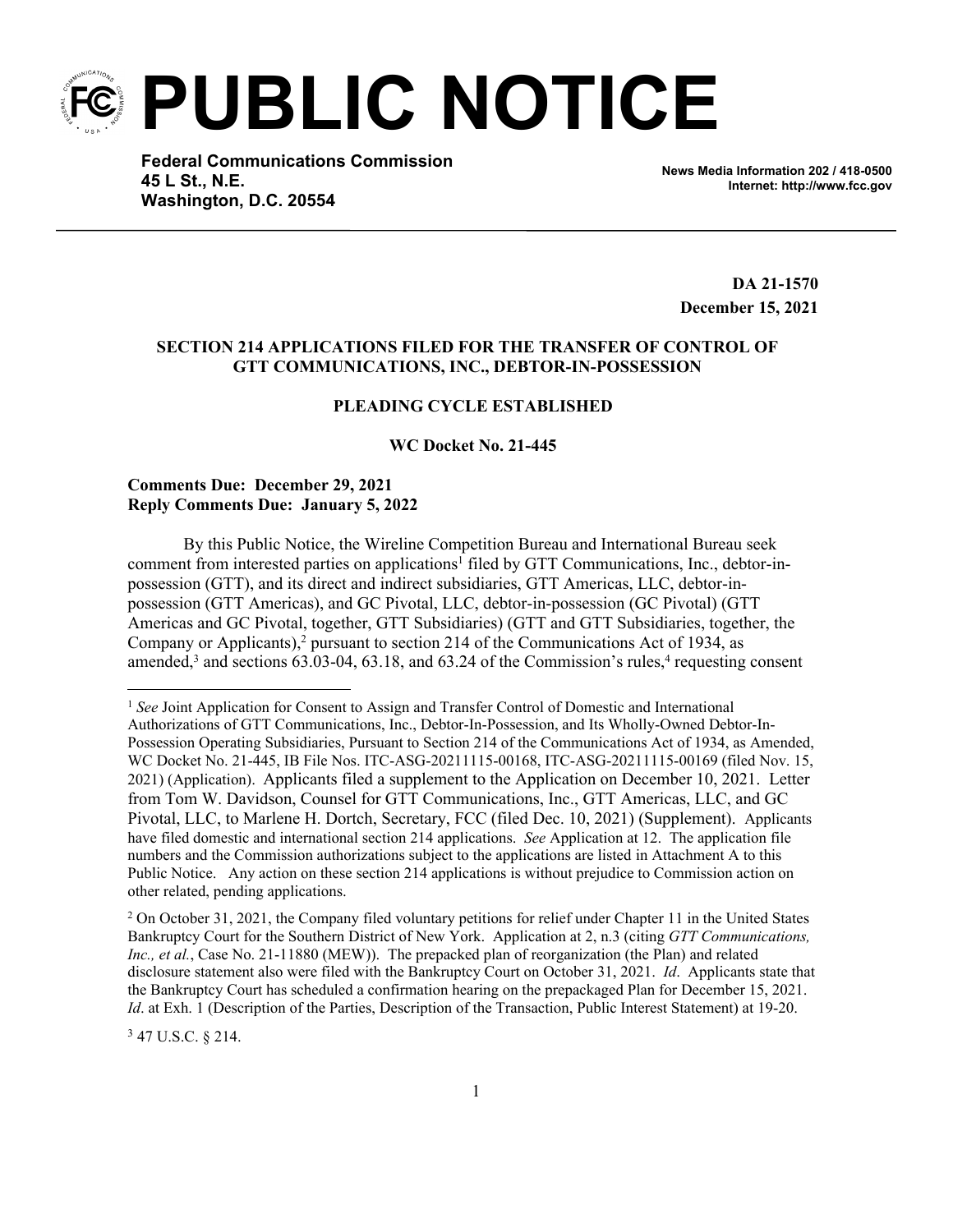for the assignment of the section 214 authorizations held by the GTT Subsidiaries, as debtors-inpossession, to the reorganized GTT Subsidiaries, and the transfer of control of GTT from the existing stockholders to new equity holders of reorganized GTT (Reorganized GTT) following GTT's emergence from Chapter 11 bankruptcy.

GTT is a Delaware holding company that does not hold any section 214 authorizations itself.<sup>5</sup> GTT indirectly wholly-owns GTT Americas, a Delaware limited liability company, which is the direct parent of GC Pivotal.<sup>6</sup> GTT Americas holds authority from the Commission to provide interstate and international telecommunications services in all of the 48 states in the continental United States plus Hawaii and the District of Columbia and provides services as a competitive local exchange carrier (LEC) in California.<sup>7</sup> GC Pivotal is a direct, wholly-owned subsidiary of GTT Americas and has been authorized to provide competitive LEC and interexchange services in multiple states, primarily serving enterprise customers.<sup>8</sup> GC Pivotal also holds authority from the Commission to provide interstate and international telecommunications services in all of the 48 states in the continental United States plus Hawaii and the District of Columbia.<sup>9</sup> After emergence from bankruptcy, the GTT Subsidiaries will continue to operate in their service territories.<sup>10</sup>

Applicants state that the reorganization Plan "provides for the issuance of new equity interests representing 100% of the voting and equity ownership in Reorganized GTT at Emergence [from Chapter 11] to the Debtors' Funded Debt Creditors (as defined herein). Specifically, upon Emergence, the holders of the 2018 Credit Facility Claims<sup>11</sup> will receive on a pro rata basis 88% of the new equity interests in Reorganized GTT and the holders of Senior Notes Claims<sup>12</sup> will receive 12% of the new equity interests in Reorganized GTT (the holders of such 2018 Credit Facility Claims and Senior Notes Claims, collectively, the "Funded Debt Creditors")."<sup>13</sup>

7 *Id.* at Exh. 1 at 17; Supplement at 1.

- 8 Application at Exh. 1 at 17-18.
- 9 *Id.* at Exh. 1 at 17.

<sup>10</sup> Application at 2.

<sup>11</sup> Applicants state that 2018 Credit Facility Claims means "certain secured indebtedness issued and outstanding pursuant to that certain credit agreement dated as of May 31, 2018." Application at 2, n.12.

<sup>12</sup> Applicants state that Senior Notes Claims means "any claims on account of those certain 7.875% Senior Notes due 2024 issued by GTT." *Id*. at n.13.

<sup>13</sup> Application at Exh. 1 at 20-21 (stating that 'through a combination of the distribution of proceeds from the sale of the infrastructure business and the balance sheet deleveraging contemplated by the Plan, the Debtors will reduce their funded debt burden from approximately \$2.015 billion to a projected \$929 million upon Emergence. The reorganization of the Debtors through the bankruptcy process is expected to improve the Company's financial and operational status to the benefit of its customers and other stakeholders by allowing the Company to restructure its consolidated balance sheet and reduce its outstanding debt while continuing to operate and provide service to its customers in the ordinary course of business.").

<sup>4</sup> 47 CFR §§ 63.03-04, 63.18, 63.24.

<sup>5</sup> Application at 4.

<sup>6</sup> *Id.* at Exh. 1 at 17. Applicants provide information on intermediate entities holding interests in the GTT Subsidiaries and provide pre- and post-emergence ownership charts. *Id.* at 8 and Exh. 2 (Pre- and Post-Emergence Organizational Charts).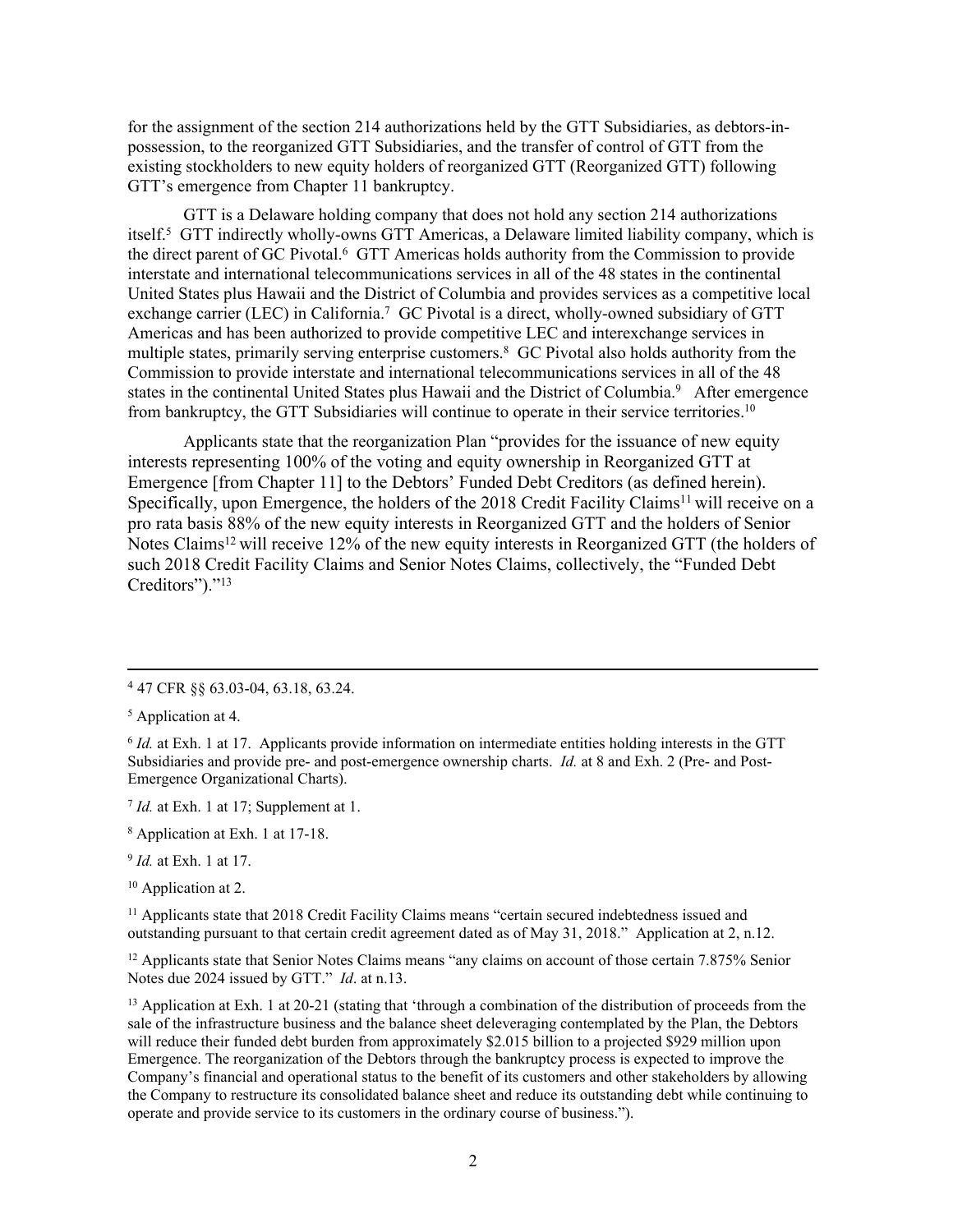Reorganized GTT will be widely held after emergence from Chapter 11 pursuant to the reorganization Plan.<sup>14</sup> Applicants state that, based upon current holdings, and as a result of the restructuring, various investment funds managed and controlled by Anchorage Capital Group, L.L.C. (Anchorage), a Delaware limited liability company, will acquire an approximate 12.25% direct equity and voting interest in Reorganized GTT following the emergence from Chapter 11.<sup>15</sup> Anchorage Advisors Management, L.L.C. (Anchorage Advisors), a Delaware limited liability company, holds 86.5% of Anchorage, and various non-managing members collectively hold 13.5% of Anchorage.<sup>16</sup> Kevin Ulrich, a citizen of Canada, holds a greater than 75% interest in Anchorage Advisors, and various non-managing members collectively hold a less than 25% interest in Anchorage Advisors.<sup>17</sup> None of the various Anchorage-affiliated investment funds, including their affiliates, hold or will individually hold a 10% or greater interest in Reorganized GTT.<sup>18</sup> None of the Anchorage investment funds or their affiliates hold a 10% or greater interest in any other domestic telecommunications service provider.<sup>19</sup>

Applicants further state that the Plan also "provides for the issuance of warrants in Reorganized GTT upon Emergence from Chapter 11 to holders of the Senior Notes Claims and to existing holders of equity interests in GTT. Both types of warrants will be exercisable at the option of the holder only after GTT's Emergence. If all of the warrants issued to the existing holders of equity interests were exercised, equity interests issued upon such exercise would represent in the aggregate 4.9% of the new equity interests in Reorganized GTT at Emergence. If all of the warrants issued to holders of Senior Notes Claims were exercised, equity interests issued upon such exercise would represent in the aggregate 30% of the new equity interests in Reorganized GTT at Emergence. All equity interests in Reorganized GTT will be subject to dilution from a management incentive plan for officers and directors of Reorganized GTT." <sup>20</sup>

Applicants assert that grant of the Application would serve the public interest, convenience, and necessity.<sup>21</sup> They state that the Company will continue its operations uninterrupted and that "the [r]estructuring is designed to ensure that the Debtors will emerge from the Chapter 11 cases to enable the Company to be a financially stronger service provider and competitor."<sup>22</sup>

Referral to Executive Branch Agencies. Through this Public Notice, pursuant to Commission practice, the Applications set out in Attachment A are being referred to the relevant

<sup>18</sup> Supplement at 2.

<sup>19</sup> *Id*.

<sup>14</sup> *Id.* at 5.

<sup>&</sup>lt;sup>15</sup> *Id.* at 6. Applicants provide a list of these investment funds and their respective jurisdiction of formation. Supplement at 3-4.

<sup>&</sup>lt;sup>16</sup> Application at 6.

<sup>&</sup>lt;sup>17</sup> *Id.* at 6; Supplement at 2-3. Applicants further state that the Anchorage entities do not have a right to appoint a director of Reorganized GTT and do have the right to a "board observer to the extent they continue to hold a greater than 5% ownership interest, and there is not an Anchorage employee or representative serving on Reorganized GTT's Board." Supplement at 2. Applicants state that Kevin Ulrich does not hold a 10% or greater interest in any other provider of domestic telecommunications services. *Id*.

<sup>20</sup> *Id.* at Exh. 1 at 20, n.15.

<sup>21</sup> *Id.* at Exh. 1 at 22-28.

<sup>22</sup> *Id.* at Exh. 1 at 25.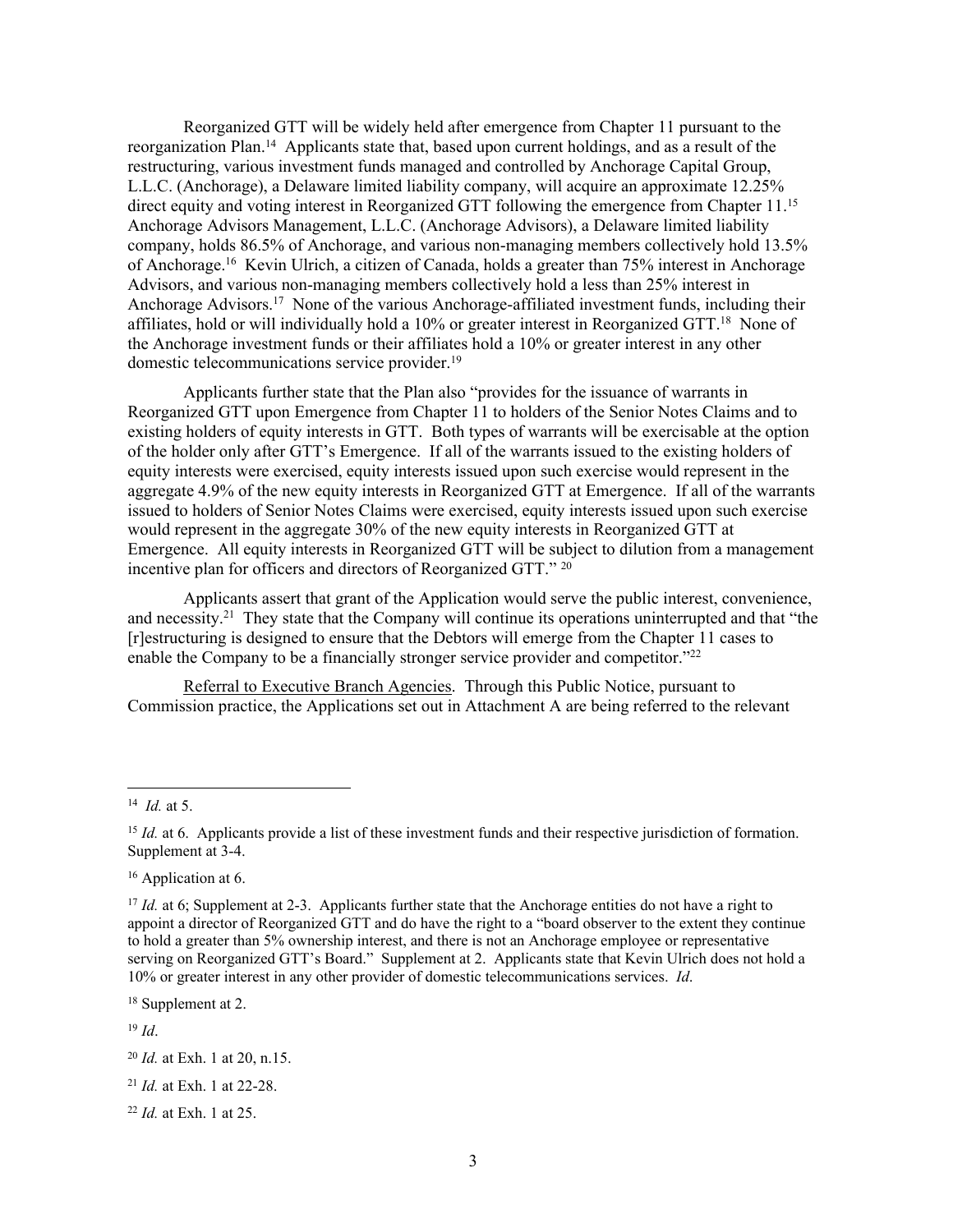Executive Branch agencies for their views on any national security, law enforcement, foreign policy, or trade policy concerns related to the foreign ownership of the Applicants.<sup>23</sup>

### **GENERAL INFORMATION**

The application identified herein has been found, upon initial review, to be acceptable for filing. The Commission reserves the right to return any application if, upon further examination, it is determined to be defective and not in conformance with the Commission's rules and policies.

Interested parties may file comments **on or before December 29, 2021**, and reply comments **on or before January 5, 2022**. Comments may be filed using the Commission's Electronic Comment Filing System (ECFS) or by paper.

- Electronic Filers: Comments may be filed electronically by accessing ECFS at <http://apps.fcc.gov/ecfs/> .
- **Paper Filers:** Parties who choose to file by paper must file an original and one copy of each filing. If more than one docket or rulemaking number appears in the caption of this proceeding, filers must submit two additional copies for each additional docket or rulemaking number.
	- Filings can be sent by commercial overnight courier or by first-class or overnight U.S. Postal Service mail.<sup>24</sup> All filings must be addressed to the Commission's Secretary, Office of the Secretary, Federal Communications Commission.
	- Commercial overnight mail (other than U.S. Postal Service Express Mail and Priority Mail) must be sent to 9050 Junction Drive, Annapolis Junction, MD 20701. U.S. Postal Service first-class, Express, and Priority mail must be addressed to 45 L Street, NE, Washington, DC 20554.

People with Disabilities: We ask that requests for accommodations be made as soon as possible in order to allow the agency to satisfy such requests whenever possible. Send an email to [fcc504@fcc.gov](mailto:fcc504@fcc.gov) or call the Consumer and Governmental Affairs Bureau at (202) 418-0530.

#### **In addition, e-mail one copy of each pleading to each of the following:**

1) Gregory Kwan, Competition Policy Division, Wireline Competition Bureau, [gregory.kwan@fcc.gov;](mailto:gregory.kwan@fcc.gov)

<sup>23</sup> 47 CFR § 1.40001. *See Process Reform for Executive Branch Review of Certain FCC Applications and Petitions Involving Foreign Ownership,* IB Docket 16-155, Report and Order, 35 FCC Rcd 10927 (2020), Erratum (Appendix B — Final Rules), DA 20-1404 (OMD/IB rel. Nov. 27, 2020). *See also Rules and Policies on Foreign Participation in the U.S. Telecommunications Market; Market Entry and Regulation of Foreign- Affiliated Entities*, IB Docket Nos. 97-142 and 95-22, Report and Order and Order on Reconsideration, 12 FCC Rcd 23891, 23918-19, paras. 61-63 (1997), recon. denied, 15 FCC Rcd 18158  $(2000).$ 

<sup>&</sup>lt;sup>24</sup> Effective March 19, 2020, and until further notice, the Commission no longer accepts any hand or messenger delivered filings. This is a temporary measure taken to help protect the health and safety of individuals, and to mitigate the transmission of COVID-19. *See FCC Announces Closure of FCC Headquarters Open Window and Change in Hand-Delivery Policy*, Public Notice, 35 FCC Rcd 2788 (Mar. 19, 2020), [https://www.fcc.gov/document/fcc-closes-headquarters-open-window-and-changes-hand-delivery](https://www.fcc.gov/document/fcc-closes-headquarters-open-window-and-changes-hand-delivery-policy)[policy](https://www.fcc.gov/document/fcc-closes-headquarters-open-window-and-changes-hand-delivery-policy).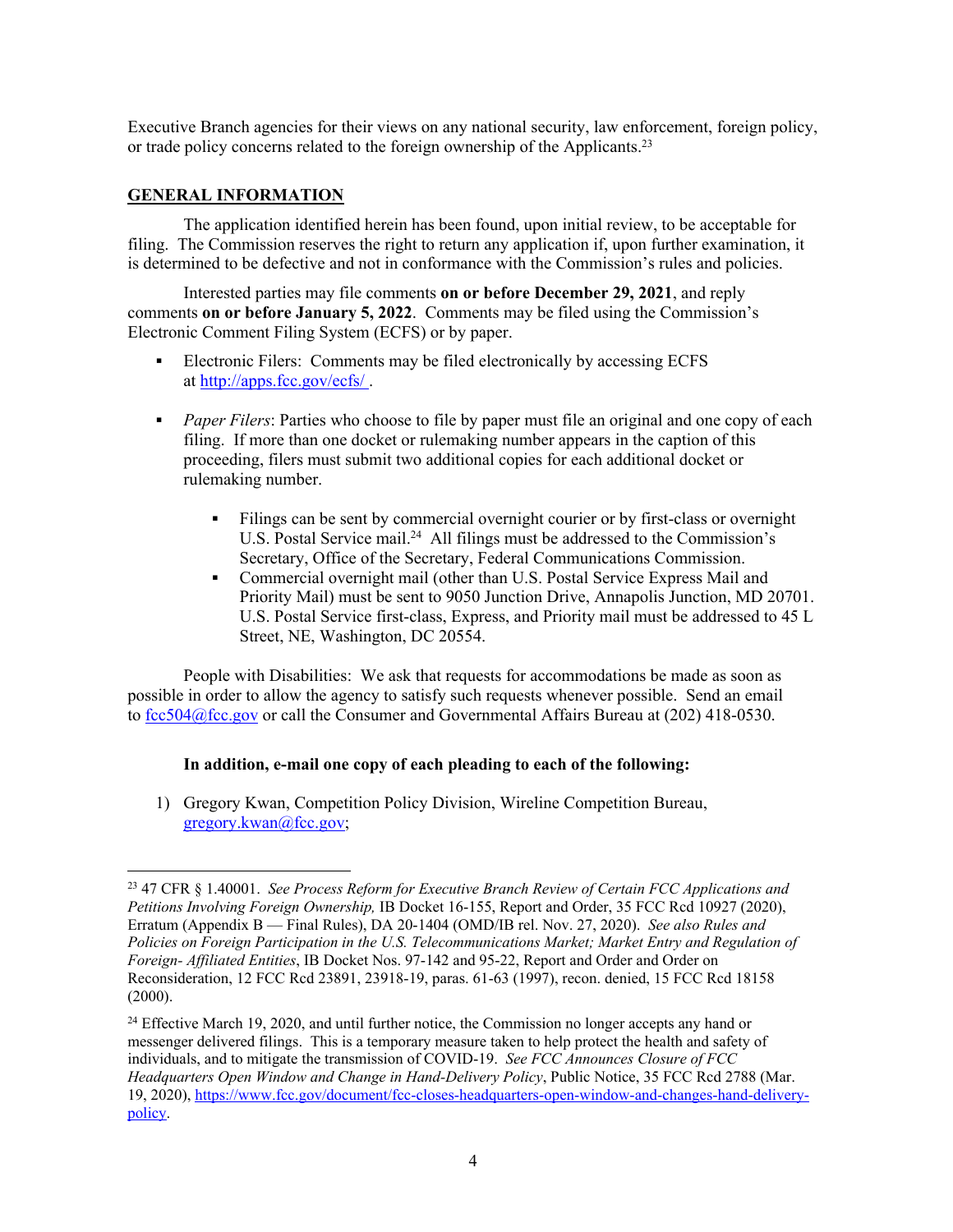- 2) David Krech, Telecommunications and Analysis Division, International Bureau, [david.krech@fcc.gov](mailto:david.krech@fcc.gov); and
- 3) Jim Bird, Office of General Counsel,  $\lim_{h \to 0} \frac{\text{bird}}{\text{det}}$

The proceeding in this Notice shall be treated as a "permit-but-disclose" proceeding in accordance with the Commission's *ex parte* rules. Persons making *ex parte* presentations must file a copy of any written presentation or a memorandum summarizing any oral presentation within two business days after the presentation (unless a different deadline applicable to the Sunshine period applies). Persons making oral *ex parte* presentations are reminded that memoranda summarizing the presentation must (1) list all persons attending or otherwise participating in the meeting at which the *ex parte* presentation was made, and (2) summarize all data presented and arguments made during the presentation. If the presentation consisted in whole or in part of the presentation of data or arguments already reflected in the presenter's written comments, memoranda or other filings in the proceeding, the presenter may provide citations to such data or arguments in his or her prior comments, memoranda, or other filings (specifying the relevant page and/or paragraph numbers where such data or arguments can be found) in lieu of summarizing them in the memorandum. Documents shown or given to Commission staff during *ex parte* meetings are deemed to be written *ex parte* presentations and must be filed consistent with rule 1.1206(b), 47 CFR § 1.1206(b). Participants in this proceeding should familiarize themselves with the Commission's *ex parte* rules.

To allow the Commission to consider fully all substantive issues regarding the application in as timely and efficient a manner as possible, petitioners and commenters should raise all issues in their initial filings. New issues may not be raised in responses or replies.<sup>25</sup> A party or interested person seeking to raise a new issue after the pleading cycle has closed must show good cause why it was not possible for it to have raised the issue previously. Submissions after the pleading cycle has closed that seek to raise new issues based on new facts or newly discovered facts should be filed within 15 days after such facts are discovered. Absent such a showing of good cause, any issues not timely raised may be disregarded by the Commission.

For further information, please contact Gregory Kwan, Wireline Competition Bureau, at (202) 418-1191or David Krech, International Bureau, at (202) 418-7443.

<sup>25</sup> *See* 47 CFR § 1.45(c).